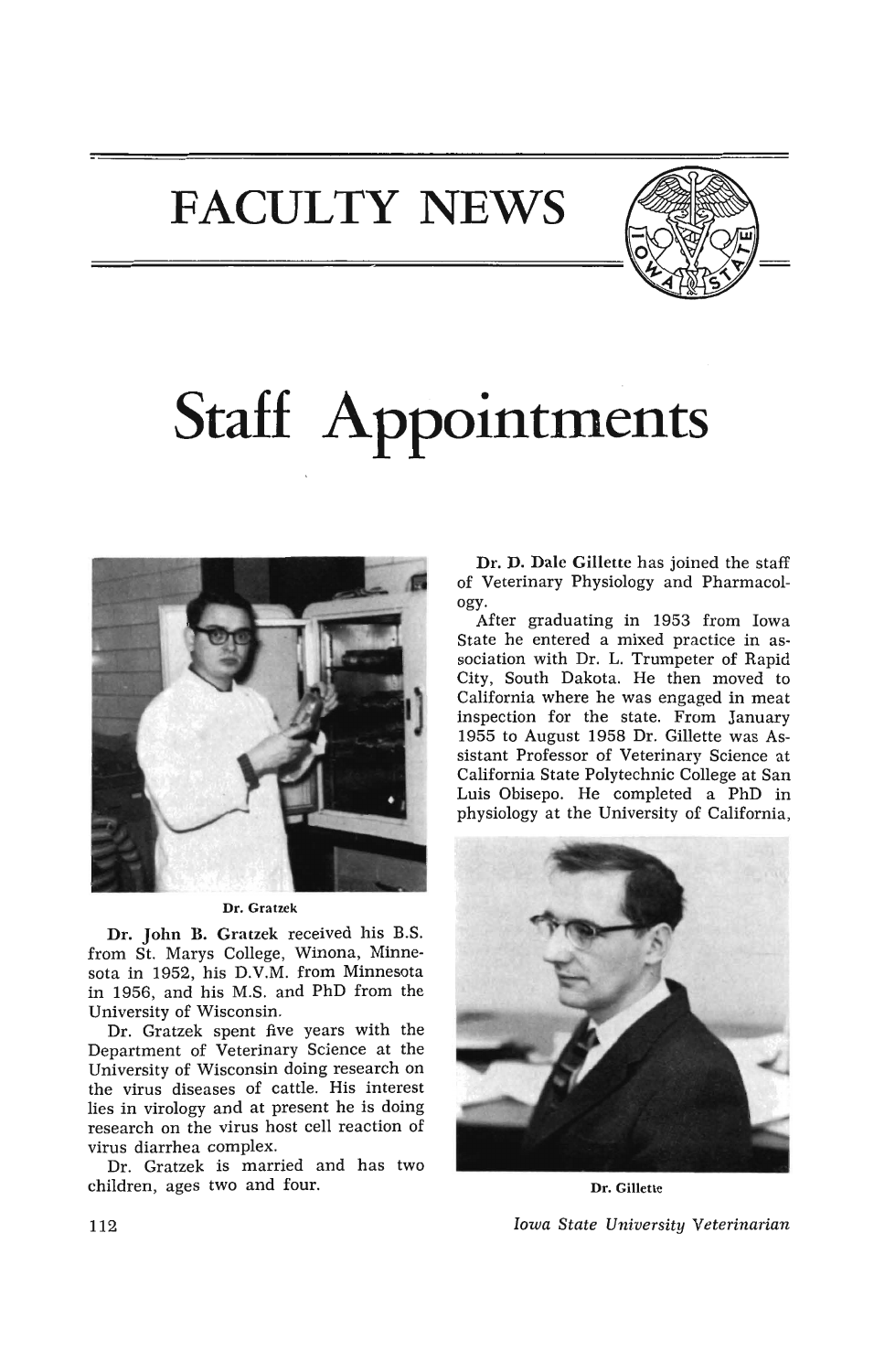Davis, with a thesis on the mechanisms of parturition in cattle. During graduate work Dr. Gillette worked on a field evaluation of the brucellosis whey test and post graduate work included cardiac output research in farm animals. His outside interests include chess, skin diving, and back packing.



Dr. Kacberlc

Dr. Merlin L. Kacberle was born in Vermillion, South Daokta and received his A.B. from the University of South Dakota in 1950, his B.S. from Colorado State University in 1952, his D.V.M. as a large animal clinician at Kansas State. He then spent two years with the U.S. Public Health Service. He was assigned to the New York State Department of Health in rabies vaccine evaluation and served as acting veterinary consultant to the health department. He then spent two years in the large animal clinics at the University of Illinois.

In 1959 Dr. Kaeberle accepted a research fellowship from the Illinois Veterinary Medical Association and is working toward his PhD. His interests lie in the the mechanisms of antibody formation and field of immunology and he is working on hypersensitivity reactions.

Dr. Kaeberle and his wife have two boys, ages two and four.



Dr. Reece

Dr. William Reece has joined the Department of Veterinary Physiology and Pharmacology as a Research Associate on the toxicity of rare earth elements for the Atomic Energy Commission.

Dr. Reece graduated from Iowa State in 1954 with a DVM. He became associated with L. J. Larson, DVM at Galesville, Wisconsin as a practitioner. In May of 1955 Dr. Reece moved to the Veterinary Division Research Lab of Swift in Chicago, Illinois. Dr. and Mrs. Reece have four daughters.

Dr. Chester D. Lee participated in the annual meeting of the Iowa Veterinary Medical Association held in Des Moines January 16-18, where he served in his capacity as chairman of the Public Relations Committee. At the meeting, Dr. Lee was also elected as Iowa's delegate to the American Veterinary Medical Association Meeting. On February 13 and 14, Dr. Lee will speak at a meeting of the Nebraska Turkey Federation in Grand Island, Nebraska. His speech topic will be "Who is Responsible for Disease Control in Turkeys."

Dr. M. A. Emmerson has recently been elected to the Board of Directors of the National Animal Care Panel. He will be representing the midwest branch of the animal care panel.

Dr. Richard Lundvall attended the IVMA meeting in Des Moines, January 17, where he presented a talk on "Surgery for Practitioners."

*Issue* 2,1961-62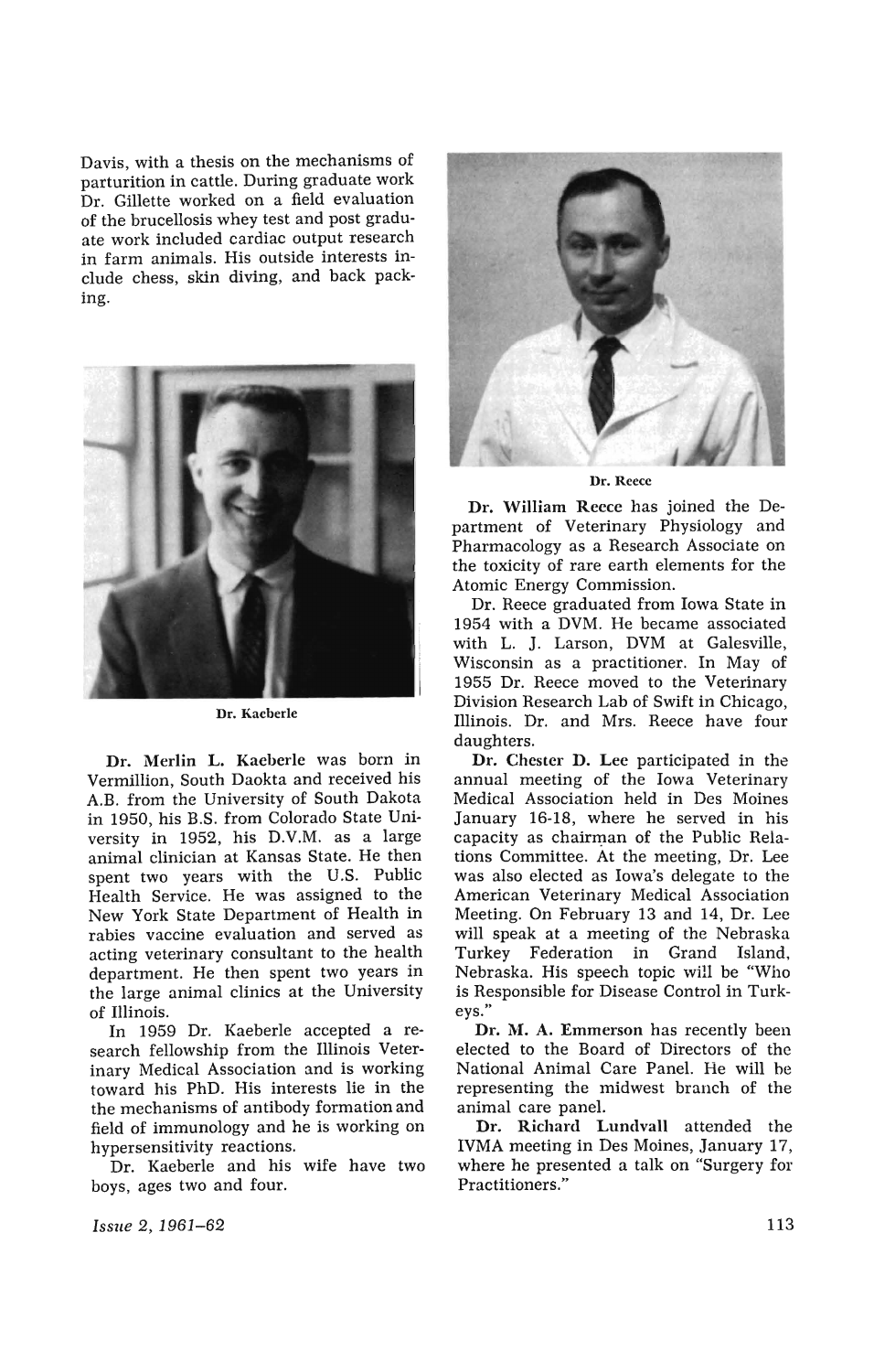Dr. John Herrick attended the Kansas State Veterinary Medical Association meeting on January 29 and 30. He appeared as a speaker on their program.

On February 5 and 6, Dr. Herrick attended the Ohio VMA meeting at Columbus as a speaker on their program.

Dr. Herrick was a speaker at the Illinois VHA meeting at Springfield on February 19 and 20.

He was appointed committee member of the National Mastitis Council at the conference of Research Workers and Research Concerning Bovine Mastitis in Chicago, Illinois, November 26 and 2S.

He was also re-elected committee member of the National Cattle Grub Committee.

He attended the National Feeder Lamb Association in Omaha, Nebraska December 7 and was a speaker on the program.

Dr. Herrick attended the Iowa VMA meeting in Des Moines in January where he was elected president-elect of the association.

Drs. L. H. Schwarte, J. C. Picken, W. P. Switzer and Conrad L'Ecuyer of Veterinary Medical Research Institute attended the Conference of Research Workers in Animal Diseases in Chicago, November 26th and 27th, 1961.

Dr. Harry W. Yoder Jr., of Veterinary Medical Research Institute reported research on "The Control of Infectious Sinusitis in Turkeys" at the annual meeting of the National Turkey Federation in Dallas, Texas, January 10, 1962.

Dr. M. S. Hofstad of Veterinary Medical Research Institute attended a meeting and an executive committee meeting of the NC-6 Technical Committee on Respiratory Diseases of Poultry and also the Conference of Research Workers in Animal Diseases held in Chicago, November 25-27, 196!.

A joint paper written by Drs. Bernard H. Skold and Robert Getty entitled "Spontaneous Atherosclerosis in the Coronary Arteries of Swine" was presented by Dr. Skold at the annual meeting of the Research

Workers of North America, in Chicago on November 27.

A paper on applied anatomy entitled "Anatomy of Reproduction" was presented by Dr. R. Getty at the Annual Convention of the Iowa Veterinary Medical Association which was held in Des Moines, January 16-1S.

Dean Merchant participated in the annual meeting of the Iowa Veterinary Medical Association held in Des Moines, Jan. 16-1S, as chairman of the Advisory Committee. In his capacity as past president he also extended the Executive Board meeting which was held on January 15.

On February 18, Dean I. A. Merchant attended a meeting of the Advisory Board on Veterinary Specialities, American Veterinary Medical Association, at Chicago, Illinois.

Dr. W. J. Zimmermann of Veterinary Medical Research Institute presented a paper, "A Review of the Trichiniasis Problem in the United States, with Particular Emphasis on Iowa" at the annual meeting of the United States Livestock Sanitary Association November 3-4, 1961, in Minneapolis. Co-authors of the paper are Drs. E. D. Hubbard, L. H. Schwartc and H. E. Biester.

Dr. L. H. Schwarte of the Veterinary Medical Research Institute presented a paper, "Field Strains of Hog Cholera Virus," at the Symposium on Hog Cholera at the University of Minnesota, October 29th and 30th. He also attended the annual meeting of the United States Livestock Sanitary Association, Minneapolis, October 31-November 3.

Dr. Melvin J. Swenson was in New York City, January 8 representaing physiology at the National Board of Veterinary Medical Examiners meeting.

Dr. Victor W. Bolie served as a biomedical engineering consultant for the National Institute of Health in Philadelphia on January 10 and 11 and at Raleigh, North Carolina on January 18.

Dr. Bolie is presenting a paper entitled "An Electromagnetochemical Theory of Rapid Biological Transients" at the annual

*IOUla State U ni'versity Veterinarian*